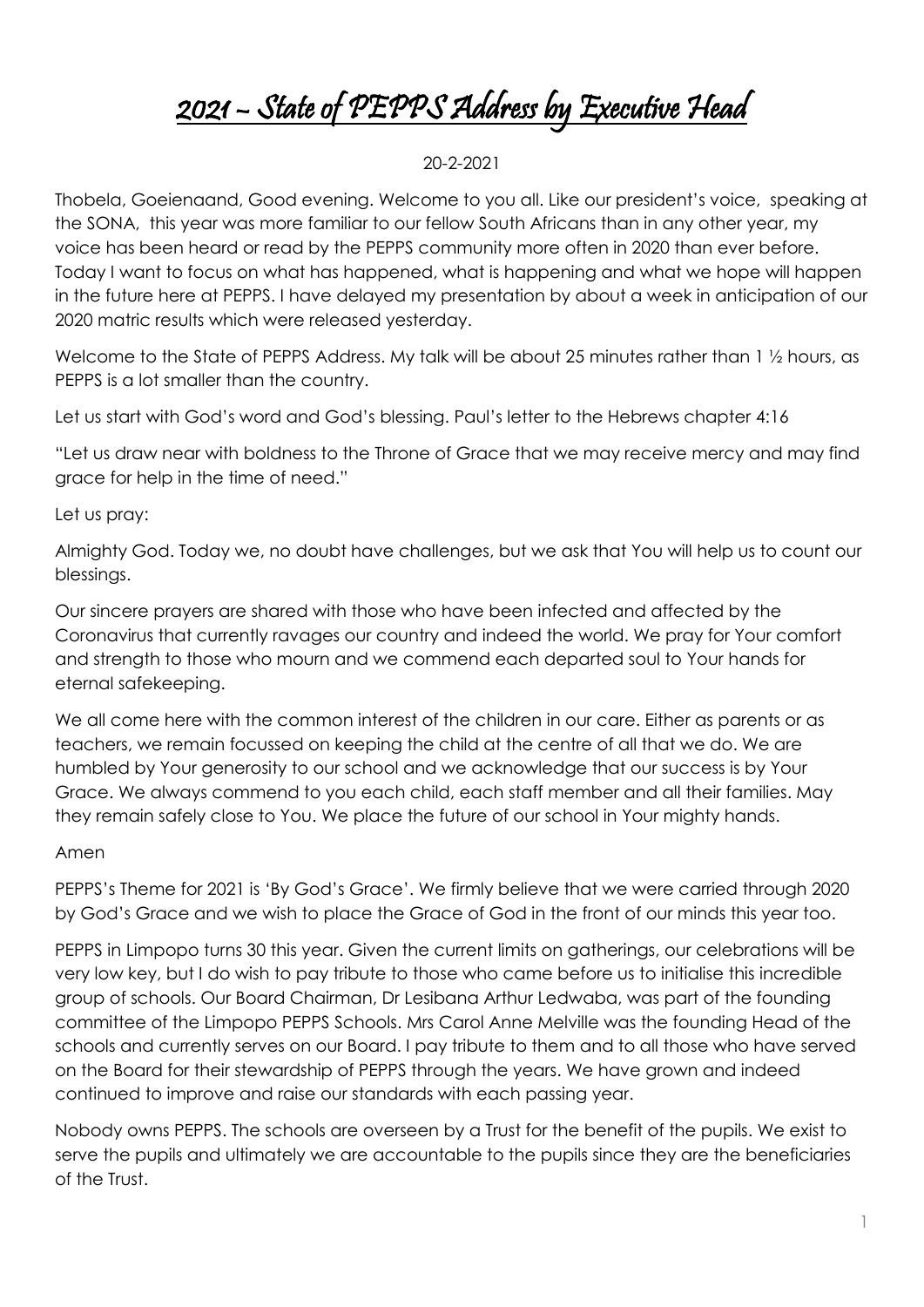Annually we are audited by DZB. We have had a clean audit for many years and continue to manage our finances conservatively so that we can keep growing our facilities while providing an excellent team of staff who serve your families. There is no hint of corruption or financial mismanagement within our schools and we pride ourselves on this.

I would like the parents to understand that the Trustees get nothing more than words of thanks for the hours of time that they give to our school. Unfortunately with Covid last year, the process of calling for new Board members was interrupted, so it does need to be a priority this year. People who are eligible for election to the Board need to have some previous involvement with the school, such as having served on a Parent Forum for one of the campuses, having been a staff member of the school or a past pupil of the school, or having previously served on the Board itself. If you know of a person who would add value and be willing to serve in this capacity, please nominate him/her when the forms come out later this month.

It is important to recognise that PEPPS is not a school for profit and every cent paid into the school as fees is reinvested into improving our educational offering to our pupils, whom the Trust is intended to benefit.

I need to stress that our fees are structured in such a way that we are able to excellently educate our pupils with no unnecessary extravagance. We charge significantly less than many independent schools around the country which obtain comparable results to PEPPS. No pupils at PEPPS receive bursaries or scholarships and it is essential that every fee is collected in order for us to remain sustainable. No family unfairly or unknowingly carries any other family.

I also hope that families have appreciated a fixed amount being charged over 11 months rather than having bits and pieces continually added to the fee account.

Last year, I made a number of promises in terms of infrastructure development. These have largely come to fruition.

Over the last 12 months, we have invested in two additional classrooms and an administration building on our Mokopane campus. We have also added better security fencing around the classrooms, which keeps our pupils safer on that campus. I am sure all who have been there can agree that PEPPS Mokopane is looking fantastic.

As forecast last year, the Polokwane campus has seen the addition of 10 more classrooms for our Grade 1-3 pupils, thus creating space for us to open an Early Childhood Development School starting at children turning 4. We are very excited about this opportunity to serve more children from an earlier age in Polokwane.

We had a false start on a four-classroom building at our Ga-Ledwaba campus in Lebowagkomo due to tribal disagreements, but these misunderstandings have been clarified and construction has restarted this month. We are very excited about the developments.

This year will see minimal further building on our campuses as we pay off loans and save towards future growth.

Our President quoted Maya Angelou in his Address 10 days ago. He referred to her poem 'I Rise'. This poem talks of one who is at the bottom and needs to be lifted. PEPPS is not down and over the last 30 years has risen into an excellent educational institution already. PEPPS already enjoys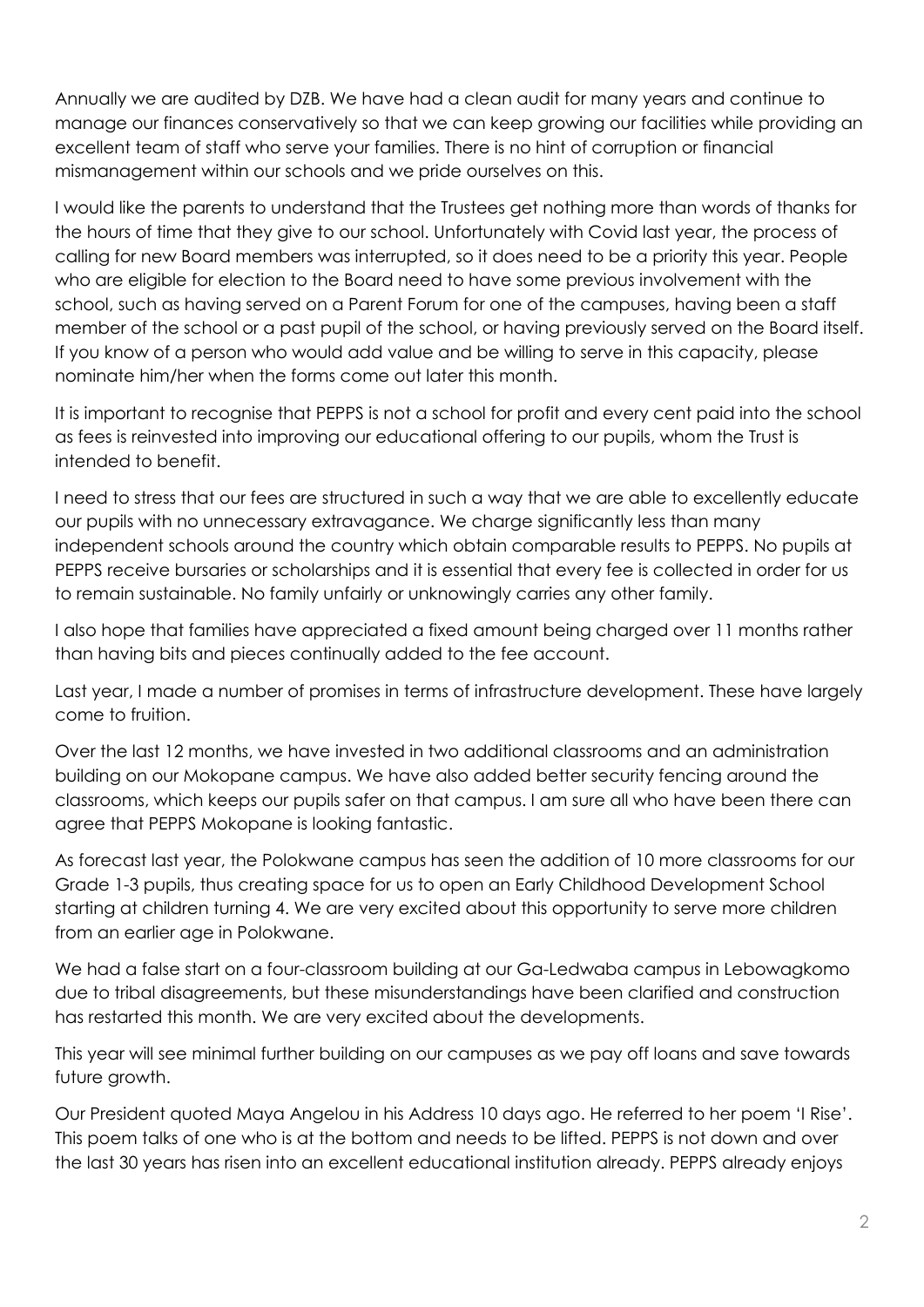the sunshine on the faces of our community. So, I have chosen another quote from this great poet, writer, activist and philosopher.

I love the quote by Maya Angelou that reminds us that we are always learning to do better and becoming better versions of ourselves.

"Do the best you can until you know better. Then when you know better, do better." PEPPS is continually becoming better and better as we learn more.

2020 was the hugest 'growth curve' year ever, for us all. Pupils learnt autonomy and grit while developing their technological skills. Parents learnt to be facilitators to their children's learning and teachers completely reinvented how they teach so that online working could be effective. 2020 was imperfect, to be sure, but we all continually tried to improve. What became increasingly clear throughout the year was how important face-to-face interactions are to the educational process. With this in mind, PEPPS has decided to push the agenda of encouraging every pupil to attend school every day.

We are vigilant in ensuring that our pupils and staff adhere to Covid protocols. Obviously, if pupils or staff are feeling unwell, or a member of their household is awaiting Covid results, they must stay at home. With this in mind, skeleton lessons are posted on myHomework regularly so that pupils can stay up to date if they miss a few days of school.

2020 also empowered us all with the ease of email communication between parents, teachers and in the case of older children, the pupils too. This ability to correspond with one another should allow for a more collaborative effort of us all setting each pupil up for success.

Our president spoke of the need for a fire to revitalise fynbos. I have to say, I did not like the Covid fire at all, but it is said that one should never let a good crisis go to waste.

PEPPS used this time to upskill our team of teachers into becoming competent and capable users of technology to enhance their teaching. PEPPS is committed to staff training. We are proud of our well-qualified experts who facilitate the learning of our pupils, and we also hold our heads high in the number of interns and assistants whom we are enabling to study while working, thus enriching the teaching pool of South Africa. 15% of our staff are studying towards further qualifications.

In addition to these formal studies, PEPPS teachers are engaged in staff development at the start of every term. We often bring in external facilitators to expose our teams to new ideas and we use experts on our own staff to present workshops to their colleagues. We have formal computer and English development programmes that are being run for our staff, to continually allow every member of our team to become the best version of themselves. Our professional staff are arguably PEPPS's greatest asset. Their abilities enrich our pupils.

Technological integration into lessons has exponentially improved and this can only serve to set PEPPS pupils up to be digital citizens and people on the front foot as we enter the 4<sup>th</sup> Industrial Revolution. Tomorrow's Leaders need these skills.

Last year, I spoke about our educational focus areas and I believe that we have honoured our commitment to these and remain beholden to the high standards that we have set for ourselves.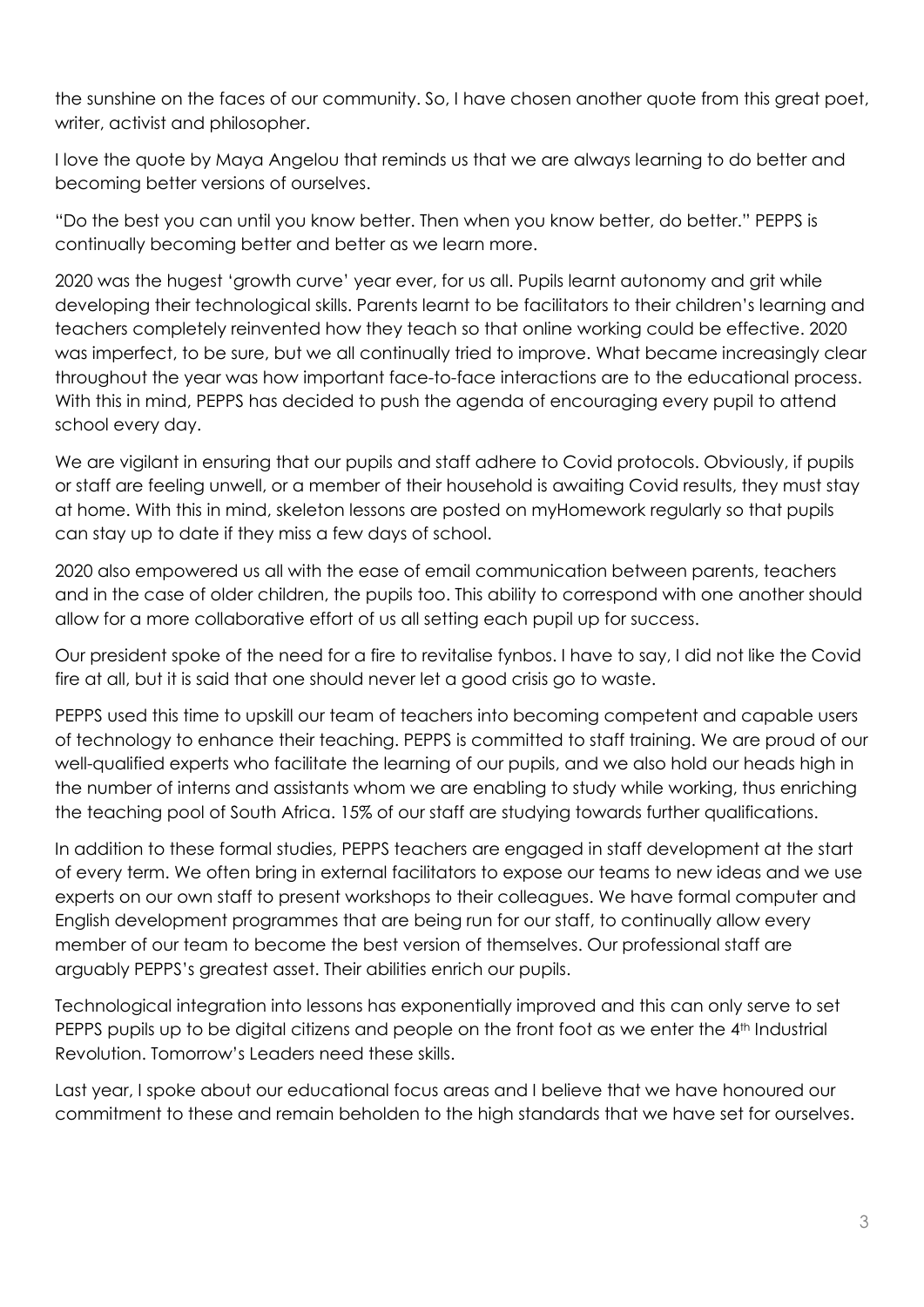Our Project-Based Learning programme, called 'Creating Tomorrow', will continue to be extended throughout our schools. This programme is designed to allow pupils to learn through research and creativity. PEPPS feels that this is the way of the future.

It is the privilege of our team of staff to serve your children by setting up systems that empower them to succeed.

Our focus on encouraging reading and Maths remains central to what we do at PEPPS. Our matric Maths results continue to be aligned with the IEB average and last year, 21% of our Maths candidates achieved a distinction result in matric Maths.

A focus on leadership skill development is embedded in our curriculum and 'Creating Tomorrow's Leaders' is more than our motto. The philosophy of growing leaders is integral to all that we do at PEPPS from the 3-year-olds through to the matrics.

Learning through play in our Early Childhood Development Schools and Foundation Phases is central to our educational philosophy and we place an emphasis on social and emotional learning through all the grades.

This year I have been reading extensively on the merits of physical activity. The research that shows a clear correlation between exercise and cognitive development, as well as processing, is reaching an overwhelming tipping point. In light of the latest findings, PEPPS recommits itself to developing our pupils holistically and ensuring that they are encouraged to become involved in sporting activities. Covid limits what we can offer at this juncture, but as soon as we are permitted, every pupil will be expected to become involved in our extra-curricular offering.

All schools now have a private tuckshop operating on the campus providing flexibility and convenience for our families.

Uniforms can be purchased at three shops as well as online. We hope this allows for further ease for PEPPS families. It has been decided to outsource the Polokwane campus Uniform Shop. The tender submission deadline is the end of February 2021.

Covid has slowed the process of zoning the Polokwane school as an 'educational township' as opposed to 'agricultural land with permission to run a school'. We still await feedback from the municipality although indications are suggesting that we can expect a positive outcome.

Our president recommitted to cleaning-and-greening our country and PEPPS remains focussed on the same goal. We are an Eco-School and over the last year have been working on some simple water harvesting and reclaiming initiatives. In Polokwane, the hall roof water is being collected in Jojos and then being used to flush the toilets. We are also in the process of collecting ground stormwater in a small dam. Mokopane's wastewater is now all collected centrally and we intend to set up the infrastructure to use it to water the field during this year.

PEPPS is reviewing the viability of producing some of our own solar power, thereby reducing our reliance on Eskom and also preserving our environment. These developments do require some capital outlay and will hopefully become our reality in the next two years.

Returning to our matric results which I hinted at earlier in this address. PEPPS once again achieved a 100% pass rate with an 85% Bachelor Degree rate. Our matric results and IBT results also measure us against other outstanding schools in our country and our pupils are doing us all proud. Our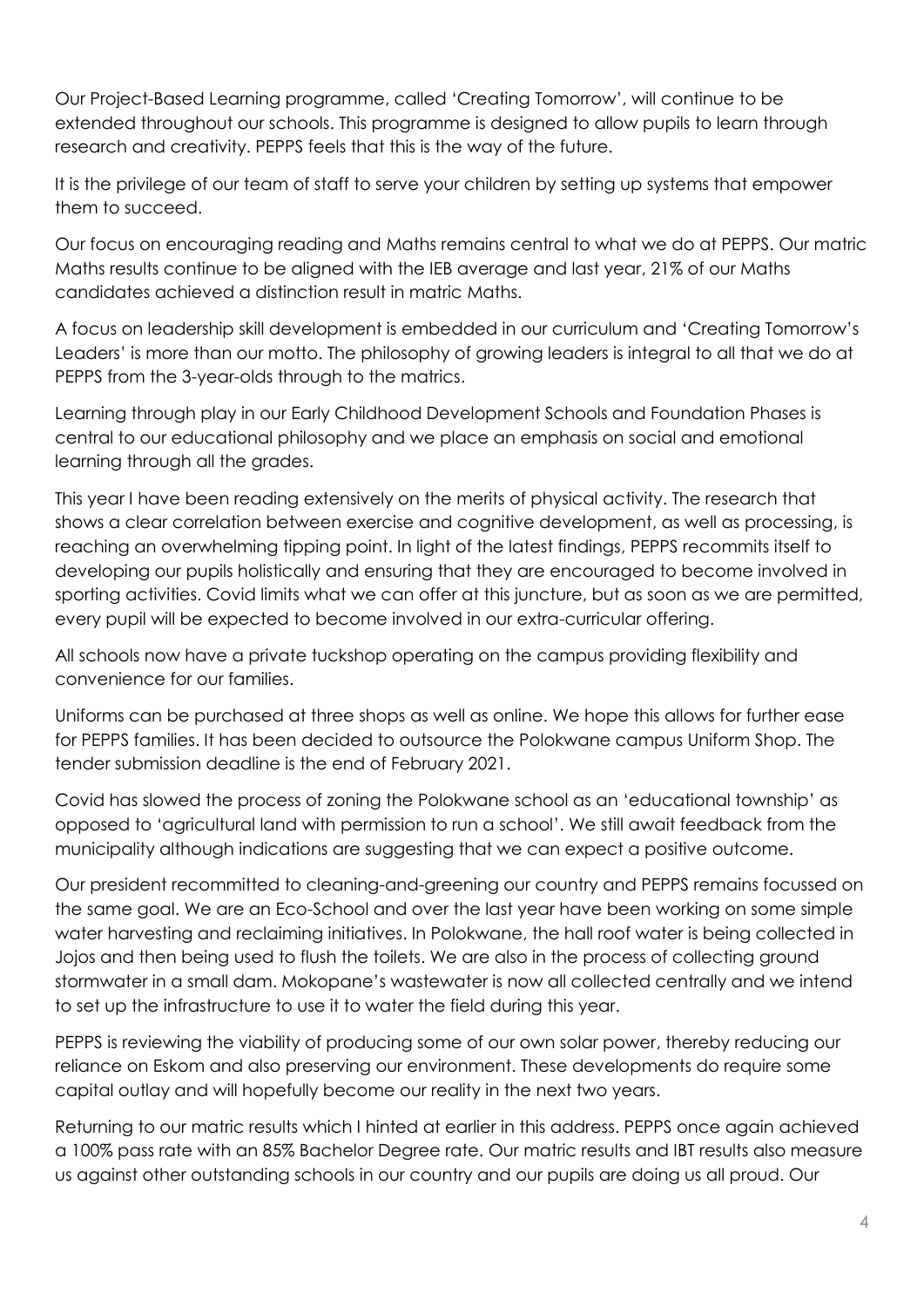averages are generally comparable to the IEB and we are delighted by this outcome, especially after the hardships of Covid. I commend the matric pupils and teachers of 2020 who truly worked against the odds to realise this high level of success.

For the 7<sup>th</sup> consecutive year, PEPPS achieved a coveted PMR Award, recognising that we are admired in the business community of Limpopo. In 2020, we again achieved the highest level of this award with 'Diamond' status.

PEPPS offers a measurably successful education.

Working together as parents and teachers in order to assist all pupils to become the best version of themselves is what we strive towards. I encourage parents to take heed of the latest research which stresses the importance of young people feeling loved. Some pointers towards good parenting include:

- We need to love them for who they are and not only for what they do.
- Sincerely praise children without being indulgent
- Allow for them to make some choices without spoiling them
- Teach them that they do sometimes have to wait for what they want. The world does not need spoilt brats. On this note, all children should be doing some age-appropriate chores.

We walk the tightrope as parents and teachers of allowing some autonomy while ensuring appropriate boundaries. We also need to show abundant care and kindness without letting children do exactly what they want to when they want to. Maintaining this balance is never easy.

Nurturing a child's self-esteem is an important foundation stone in raising emotionally healthy adults who can take their place in society as contributors and leaders.

I think it is fair to hold both parents and pupils up to high standards and do our best, but we need to let go of the concept of perfectionism; for ourselves, our children and the teachers. Perfect is unattainable and if we expect it from others, we set them up for failure.

At PEPPS, we are completely committed to setting our pupils up for success and we look forward to holding physically distanced hands with parents on this journey in 2021. ADAM, myHomework and direct emails have hopefully enabled parents to keep their finger on the pulse of what is happening at school. We truly hope that these tools serve us all in allowing for more finely tuned educational inputs at the right time. If there are concerns, extra assistance can be requested through the teachers.

I continue to stress the importance of all children being made to feel that their home is a safe place, even if the world can sometimes feel chaotic for them. We also believe that the vast majority of pupils at PEPPS feel physically and emotionally safe while they are at school. We certainly all work very hard to make that the case.

Safety is compromised if pupils are left to loiter on campus for many hours after the end of the school day. Please ensure that pupils are collected from school on time. Pupils who cannot be collected at the end of the school day or extra-curricular activities must be enrolled in the aftercare options available on all campuses.

Please help us to keep your child's possessions safe by labelling all of their things. If this is done, we can return lost items to their rightful owners.